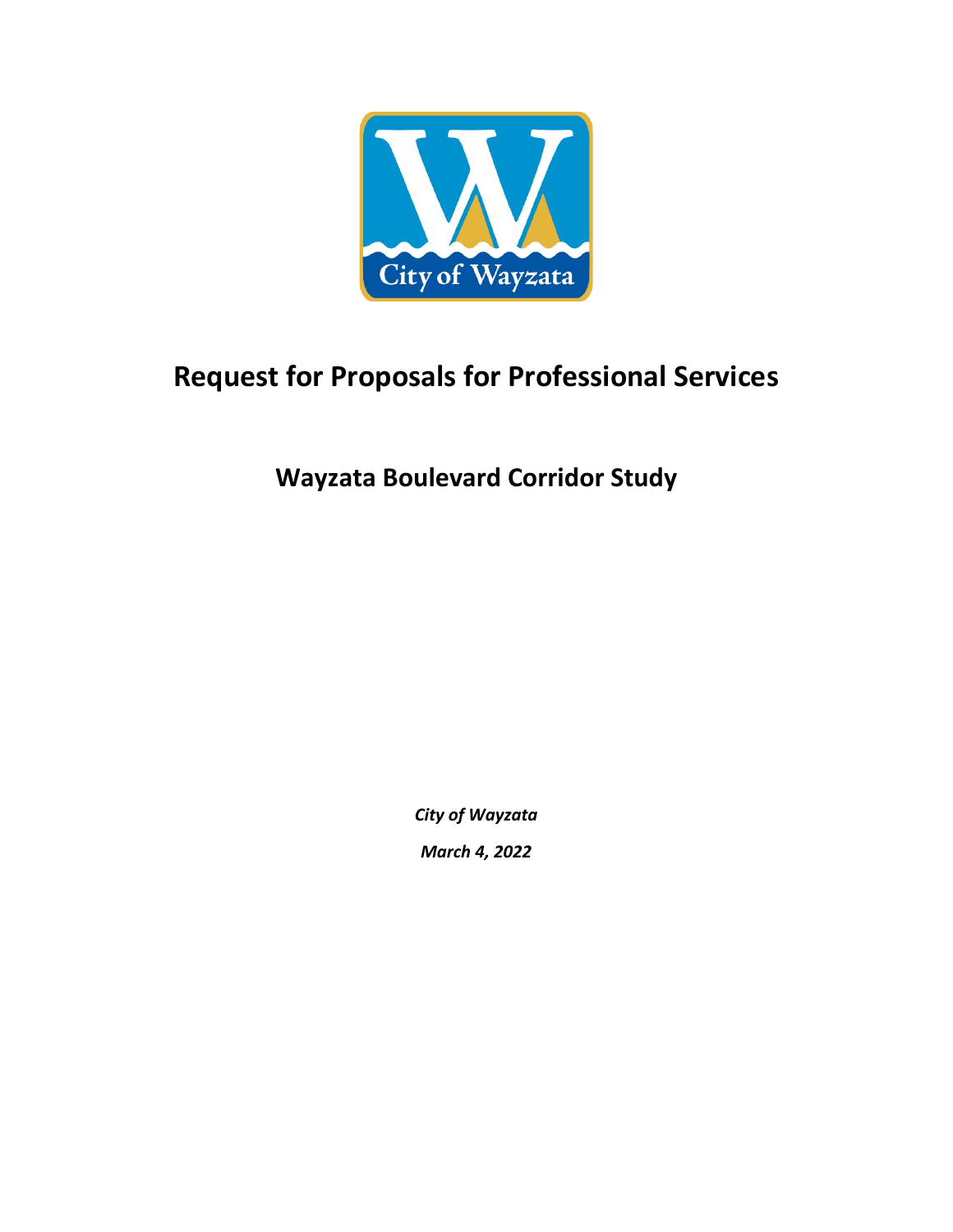# **Section I: Project Summary**

### **A. Objective**

a. The City of Wayzata is seeking a qualified consultant to conduct a collaborative, multidisciplinary study of the Wayzata Boulevard corridor in Wayzata. Following the successful implementation of the Wayzata 2040 Plan, the Wayzata Design Standards, and the current Wayzata Zoning Update, the City of Wayzata seeks to establish a vision to transform Wayzata Boulevard to an even more welcoming, safe, connected, active commerce center for the Wayzata community in decades to come through the introduction of a detailed and comprehensive corridor plan. The corridor plan is intended to be a holistic, community-centered rethinking of the corridor from building façade to building façade to establish a vision for the corridor that extends beyond the curb line and provides a cohesive framework for land use, development regulation, future infrastructure and streetscape interventions, and interim and future pedestrian, cyclist, and vehicular safety improvements.

The qualified consultant will present recommendations based on a thorough analysis of the 2040 Comprehensive Plan and 2040 Vision, development activity, traffic data, and knowledge of best practices in access management, bicycle and pedestrian planning, land use planning, and urban design.

- b. Relevant Objectives in the Wayzata 2040 Community Vision *([http://lab.future-iq.com/wp](http://lab.future-iq.com/wp-content/uploads/2018/03/Wayzata-2040-Community-Vision.pdf)[content/uploads/2018/03/Wayzata-2040-Community-Vision.pdf\)](http://lab.future-iq.com/wp-content/uploads/2018/03/Wayzata-2040-Community-Vision.pdf)*:
	- i. Create a main Gateway-like Wayzata entrance on Wayzata Boulevard
	- ii. Enhance this main artery with landscaping
	- iii. Improve walkability and create a pedestrian-friendly environment
	- iv. Evaluate Wayzata's pedestrian connections and fill gaps
	- v. Encourage mixed developments throughout Wayzata Boulevard
	- vi. Revitalize the streets around Wayzata Boulevard in order to accommodate a more walkability-seeking resident cohort
	- vii. Update Wayzata's affordable housing plan
- c. Guiding Principles in the Wayzata 2040 Comprehensive Plan

*([https://www.wayzata.org/566/2040-Comprehensive-Plan-Update\)](https://www.wayzata.org/566/2040-Comprehensive-Plan-Update)***:**

- i. Charming
- ii. Walkable and pedestrian friendly
- iii. Healthy, engaged and active
- iv. Vibrant parks and city spaces
- v. Environmental sustainability
- vi. Multi-generational
- vii. Connected
- viii. City nodes with greater housing diversity
- d. Relevant Objectives in the Wayzata 2040 Comprehensive Plan
	- i. Encourage mixed use developments along Wayzata Boulevard
	- ii. Encourage the development of a variety of housing types that provides options for all age ranges and income levels
	- iii. Consider regulations to allow a mix of commercial, office and residential uses within each of the commercial categories to strengthen Wayzata as a shopping, employment and entertainment destination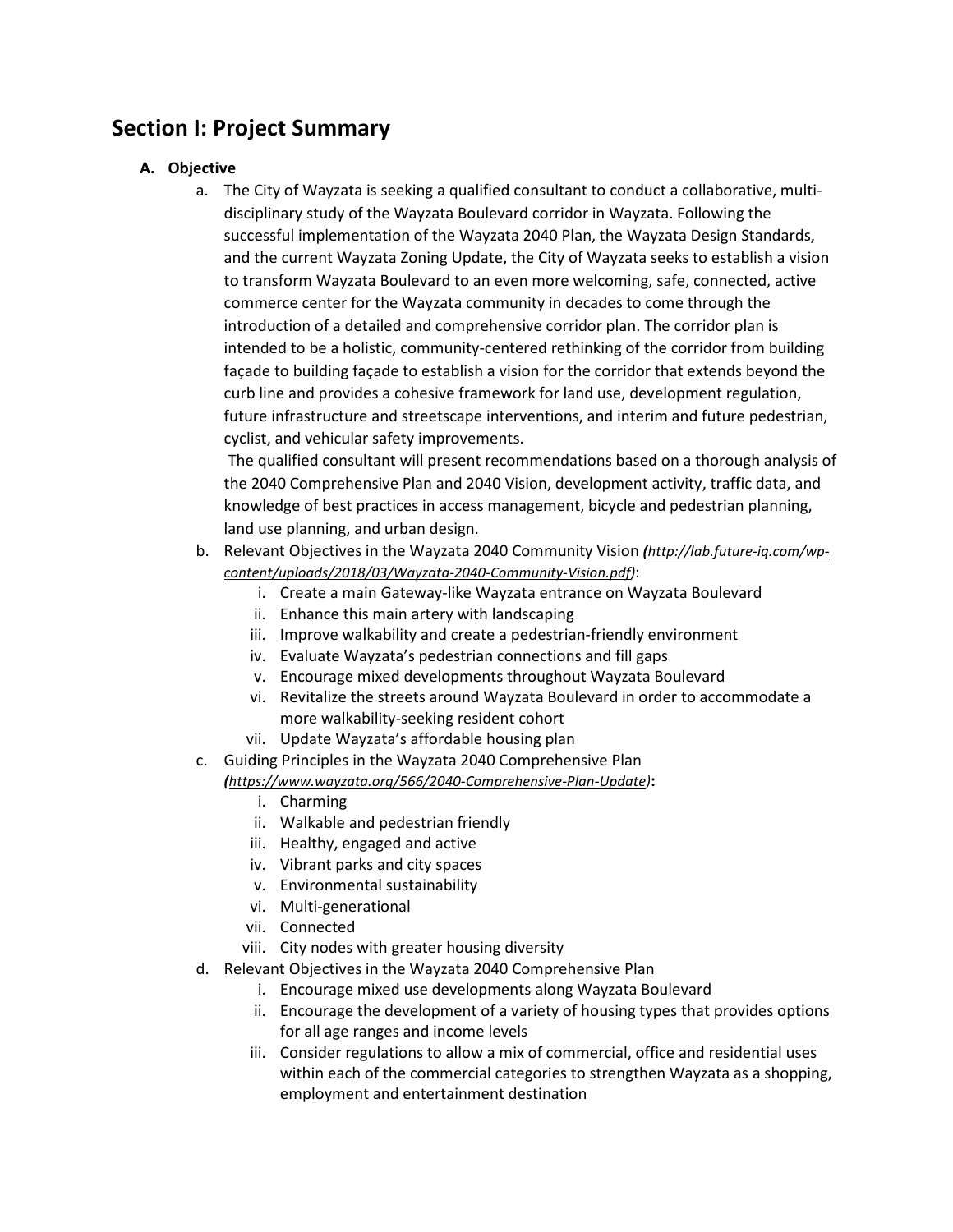- iv. Provide connectivity within new developments and between existing neighborhoods to promote a sense of community and encourage mobility of all types.
- v. Regularly consider updates to development standards to ensure quality development within each of the commercial zoning classifications
- vi. Encourage developments to accommodate all modes of transportation through site planning efforts, regardless of the location within the City
- vii. Continue to consider provisions for a safe, comfortable, and attractive pedestrian scale environment through the enhancement of the pedestrian circulation system by improving sidewalks, walkways and street furniture; mitigating conflicts with traffic and street intersections, and by providing proper demarcation and sign control
- viii. Consider opportunities to plan for proper transitional uses and buffers between commercial and residential uses
- ix. Update Wayzata's affordable housing plan
- e. Collaborative Study
	- i. Wayzata Boulevard is a vital transportation route and economic center that stretches across the City from east to west, but lacks a cohesive long-term plan for the future. The current character of the eastern and western segments of Wayzata Boulevard is a legacy of its former state highway designation. However, the vision established by the 2040 plan demands a reconsideration of the physical configuration and potential for future improvement. In addition to Wayzata Boulevard, the study will also incorporate a functionally similar section of Central Ave N from Wayzata Blvd E to Highway 12 with similar characteristics. In order to respond to increased interest in redevelopment by property owners and changes in safety and transportation preferences, the City has a unique opportunity to work with the community to create a plan for the corridor. This was highlighted as an important project in the City's Strategic Plan and 2040 Comprehensive Plan. This study is envisioned as a collaboration of engineering and planning with emphasis on the importance of studying:
		- 1. Land Use Planning and Zoning
		- 2. Long-Term Roadway Planning
		- 3. Short-Term Roadway Safety Improvements
		- 4. Public Realm and Streetscape Design Strategy
		- 5. Community Vision and Direction
- f. Land Use and Zoning Information
	- i. Existing zoning regulations are not conducive to developments along the corridor that are envisioned in the 2040 Comprehensive Plan, which call for small town charm and walkability. Developments are disconnected and lack integration along the corridor.
	- ii. The City of Wayzata launched a multi-year Zoning Study in 2020. This is also a key priority in the City Strategic Plan and 2040 Comprehensive Plan. The Study includes updates to nearly every section of the Wayzata Zoning Ordinance. In 2021, updated Design Standards (Ch. 909) were adopted. Updates were made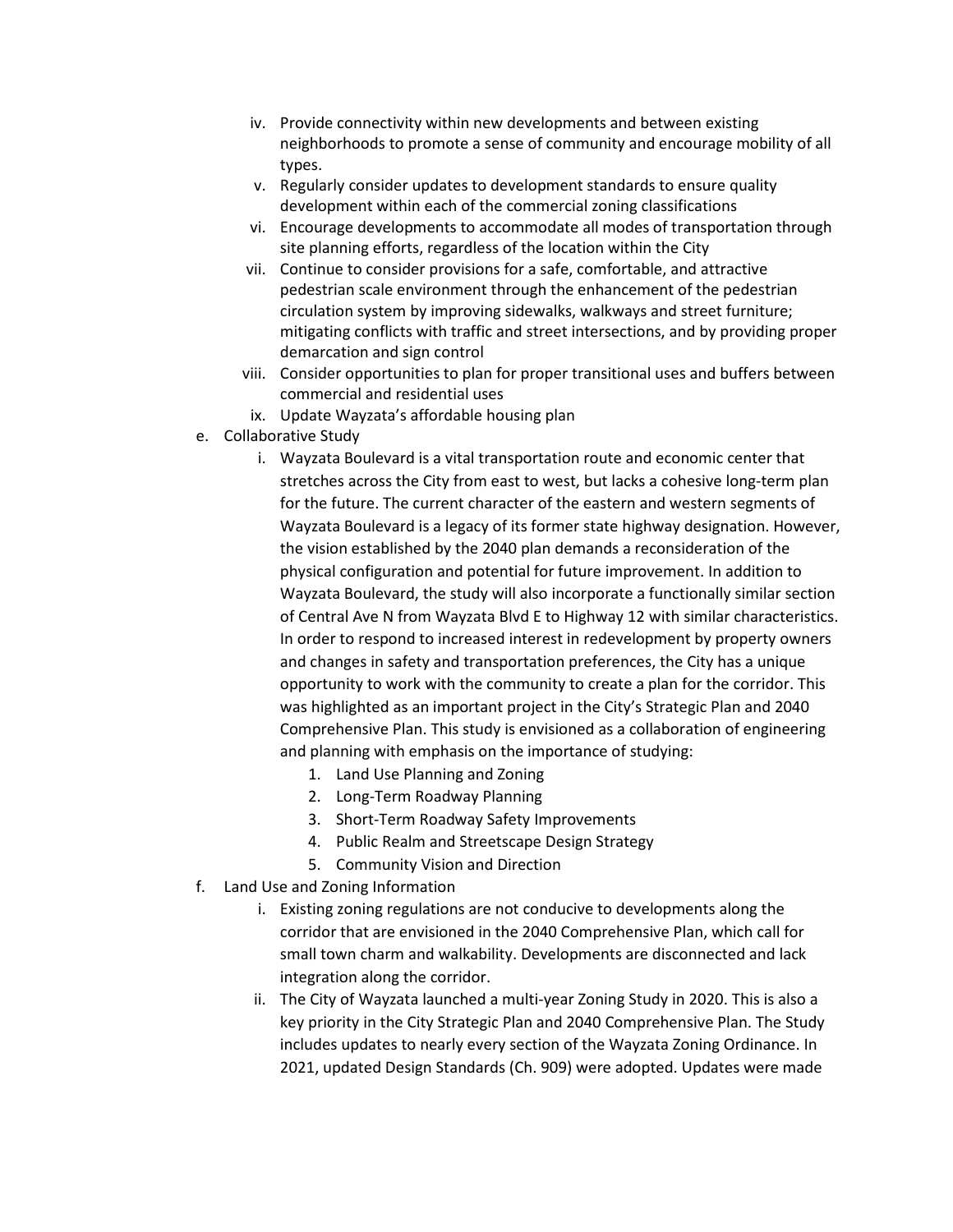to the Wayzata Blvd Design District at that time, which should be used to inform additional updates to other sections of the Wayzata Zoning Ordinance.

- iii. The City is currently reviewing updates to the Residential and Commercial Zoning Districts. Several updates are relevant to this Study, particularly the proposal to allow upper-story housing in the C-2 and C-3 Zoning Districts.
- g. Transportation Information
	- i. Wayzata Boulevard is a former state highway.
	- ii. The City reconstructed the section between Ferndale and Superior Blvd in 2011. Mill and overlay is scheduled for approximately 2031. It is not planned to be reconstructed again until 2051. Until then, only maintenance is anticipated.
	- iii. The City repaved the section between Ferndale and the City Public Works Facility in 2011. Mill and overlay is scheduled for approximately 2031.
	- iv. The City reconstructed the intersection of Wayzata Blvd and Superior Blvd in 2019.
	- v. There has been concern about the number and severity of the accidents in the corridor, specifically (East/West) of and including Central Avenue.
	- vi. There are gaps in the pedestrian and bicycle networks.
	- vii. The transit line is underutilized.
- h. Study Area
	- i. A Study Area Map is attached. The map shows four segments:
		- 1. Wayzata Blvd Superior Blvd to Hwy 12 (Red on Study Area Map) This segment is the main business area along Wayzata Blvd that is also a Hennepin County roadway. The focus of this segment is to involve the business community to determine how future commercial development should occur, what transportation design improvements will be necessary to support this development, and how vehicle, pedestrian, and cyclist connections and safety can be improved.
		- 2. Central Avenue Wayzata Blvd to Highway 12 (Green on Study Area Map)

Central Avenue North and is the only segment outside of the Wayzata Blvd corridor. Staff included this segment in the study because it functions similar to Wayzata Blvd east of Superior Blvd as a busy conduit connecting to Highway 12. It has a strong commercial presence along with single-family homes on the west side. The focus will be on future commercial development and roadway safety.

3. Wayzata Blvd - Superior Blvd to Minnetonka Ave (Yellow on Study Area Map)

This segment has a mixture of land uses in the central core neighborhood with commercial, multi-family, school, and single-family homes fronting on a road that was improved in 2012(?) through implementation of a two lane conversion and landscaped medians. The corridor study in this area will focus on the impacts of desired development in the future along this stretch, will take into account the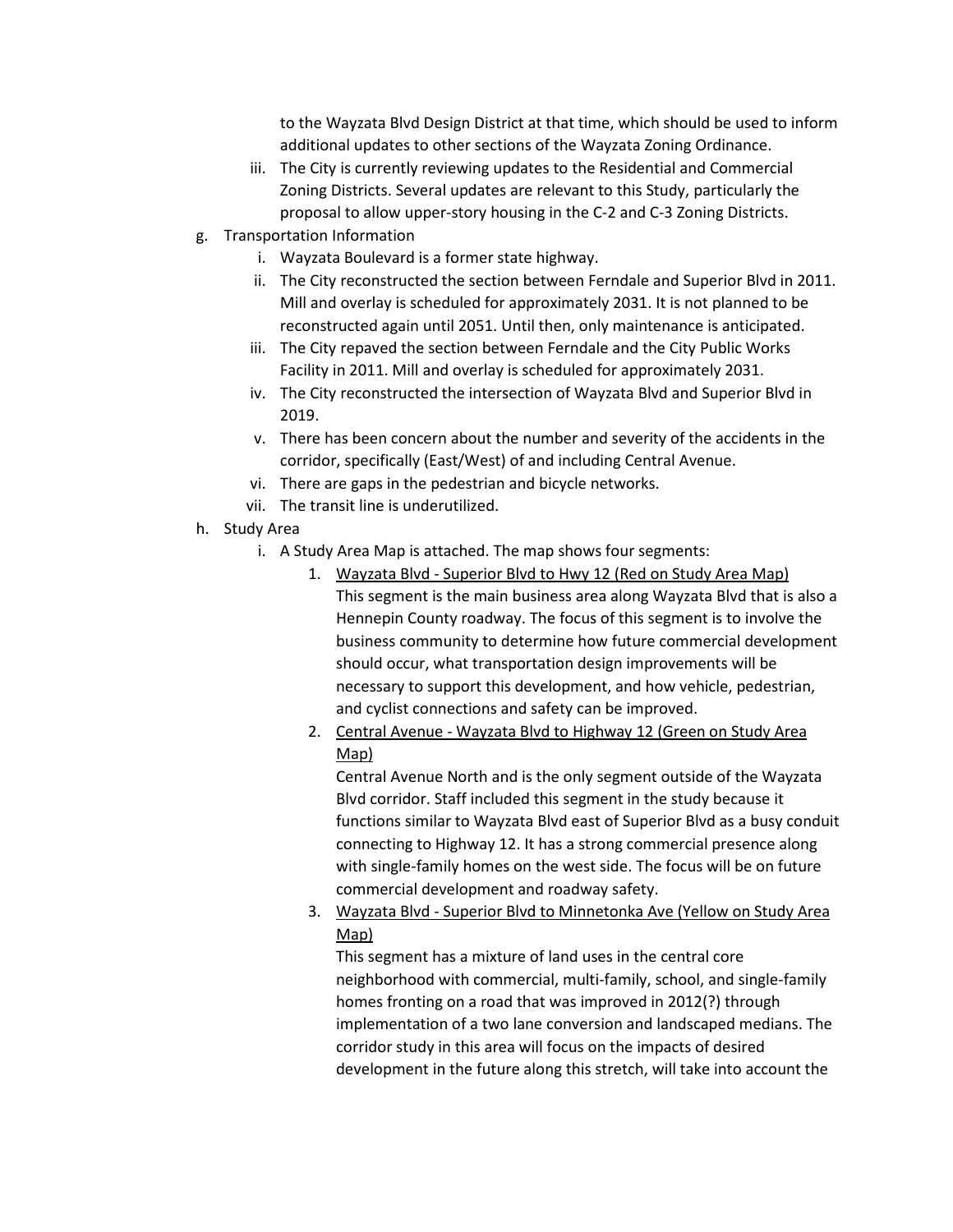new design standards, and will evaluate supplemental safety improvements to pedestrian and cyclist infrastructure.

4. Wayzata Blvd - Highway 12 to Minnetonka (Purple on Study Area Map) This section has larger parcels of land and more institutional ownership than the other segments as well as more single-family homes, multifamily, recreational facilities, and a current park and ride site. Most likely there will be less development pressure in the near future along this segment due to land use. This area may provide future regional trail connectivity between the Luce Line and Dakota Rail trails, so balancing pedestrian and cyclist safety and connections with vehicular traffic are significant priorities here.

### i. Study Goals

- i. Engage residents, business owners, and visitors to the area to create a cohesive land use and transportation plan for the corridor that implements the vision set forth in the 2040 Comprehensive Plan and 2040 Community Vision
- ii. Analyze transportation safety issues related to the high number of access points (driveways) along the corridor and high traffic speeds, particularly in the segment east of Superior Blvd
- iii. Identify opportunities for roadway safety improvements that could be made in the short-term
- iv. Create a long-term plan with specific attention on the segment under County jurisdiction anticipated for roadway reconstruction between 2030 and 2035
- v. Evaluate pedestrian and bicycle network gaps, prioritize investments in the network
- vi. Create a Small Area Plan that studies the existing developments, identifies properties likely to redevelop, and creates a cohesive land use and development plan for the area guided in the 2040 Land Use Plan for Mixed-Use Commercial/Residential
- vii. Create a Small Area Plan that guides the City's response to development proposals and builds
- viii. Determine the updates that should be made to the Zoning Ordinance that implement the vision set forth in the 2040 Land Use Plan for the Mixed-Use Commercial/Residential land use designation, which was first established in Wayzata's 2040 Comp Plan update.
- ix. Investigate opportunities for public realm, streetscape, and right of way improvements such as signage, lighting, landscaping, seating, and public art
- x. Evaluate the existing public transportation system
- xi. Base recommendations on extensive engagement with business owners, residents, City staff, City Council, Planning Commission, and Housing & Redevelopment Authority
- j. Community Engagement Expectations.
	- i. This process will involve significant engagement with community members. Staff is expecting that the hired consultant will create a detailed community engagement plan that includes the following actions: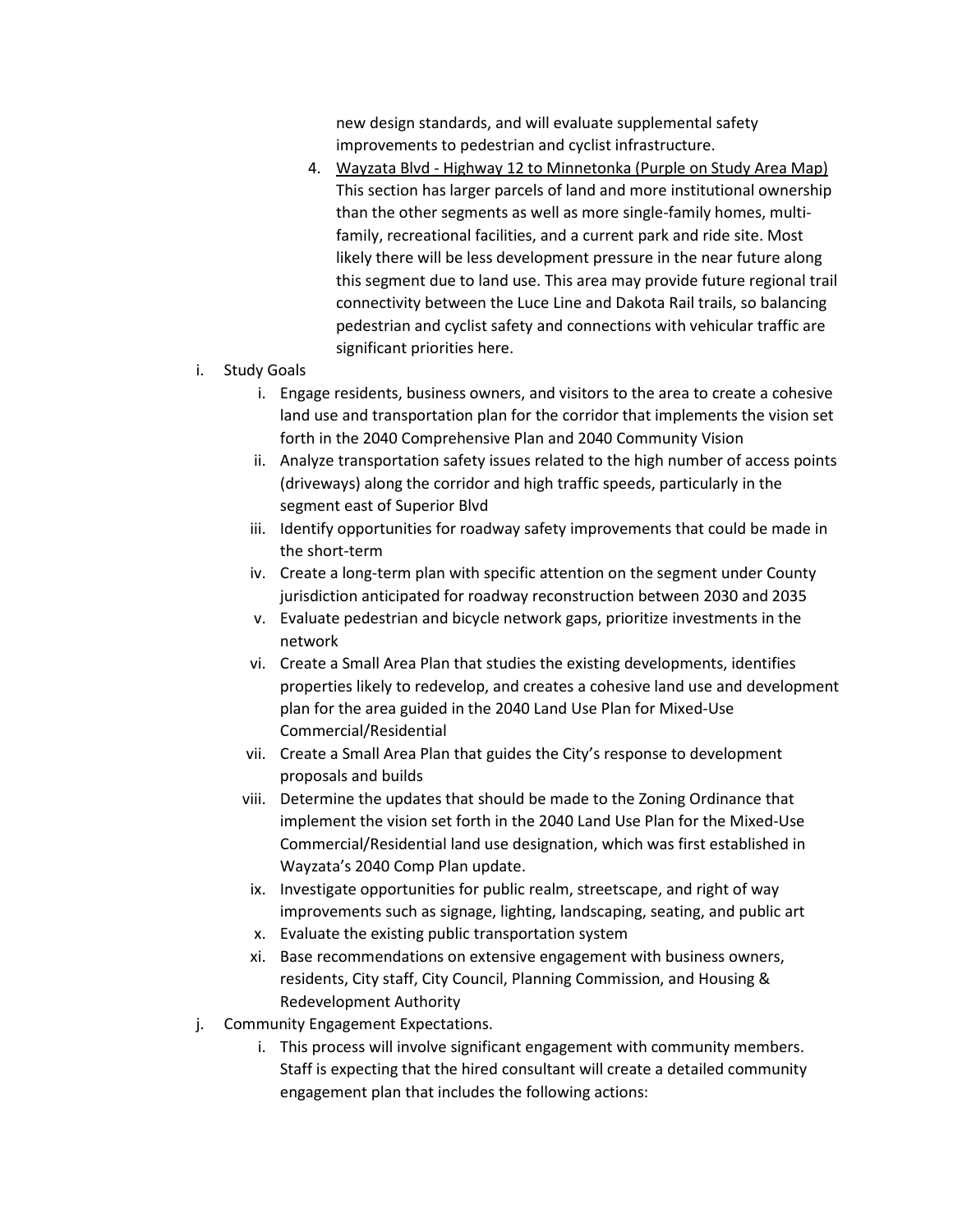- 1. Host community meetings to gain input and review options consider option of hosting some as a walking meeting along the corridor to review issues and options
- 2. Host Study Committee Sessions (consultant proposals should recommend when to convene the committee, frequency of meetings, and agendas for each meeting)
- 3. Conduct focus group discussions (potentially with Study Committee Co-Chairs present)
	- a. Businesses along the corridor
	- b. Residents in all housing types along the corridor
	- c. Churches along the corridor
	- d. Schools along the corridor
	- e. City of Wayzata Parks & Trails Board
- 4. Conduct online surveys to gain input at appropriate points within the Study
- 5. Host meetings with City and County engineers about roadway options
- 6. Include the Chamber of Commerce in business outreach and business discussions
- k. Scope of Services
	- i. Small Area Land Use Plan: Using the base information provided by the City, develop a for Small Area Land Use Plan for the land guided as Mixed Use Commercial/Residential in the 2040 Land Use Plan, which is a new land use designation for Wayzata with the 2040 Comprehensive Plan update. Study the existing developments and identify properties likely to redevelop. Create a cohesive land use and development plan that guides future development proposals. The consultant shall also work with the community to determine a "preferred" vision for growth and development for the corridor. The vision should include guiding principles for development, physical plan elements, redevelopment concepts, and visuals for the desired areas of growth. While the Comprehensive Plan guides a majority of properties in this corridor for Mixed Use Residential/Commercial, additional planning and engagement is needed to create more clear expectations in the Zoning Ordinance. The City's Design Standards were updated in 2021 and include a Design District specific to Wayzata Boulevard.
	- ii. Transportation and Mobility Plan: The selected consultant is expected create a long-term transportation plan for the corridor based on the Small Area Land Use Plan. The proposed transportation plan should create multi-modal safety improvements and access management plans, specifically at key intersections and access points of concern. The City is seeking roadway planning scenarios to respond to. These scenarios should include items such as roadway configuration, pedestrian/bike facilities, streetscape options, in both plan and cross-section. Scenarios are intended to be conceptual and detailed design will be a future phase. Alignment with Hennepin County roadway improvement plans will be essential for the eastern portion of Wayzata Boulevard and entire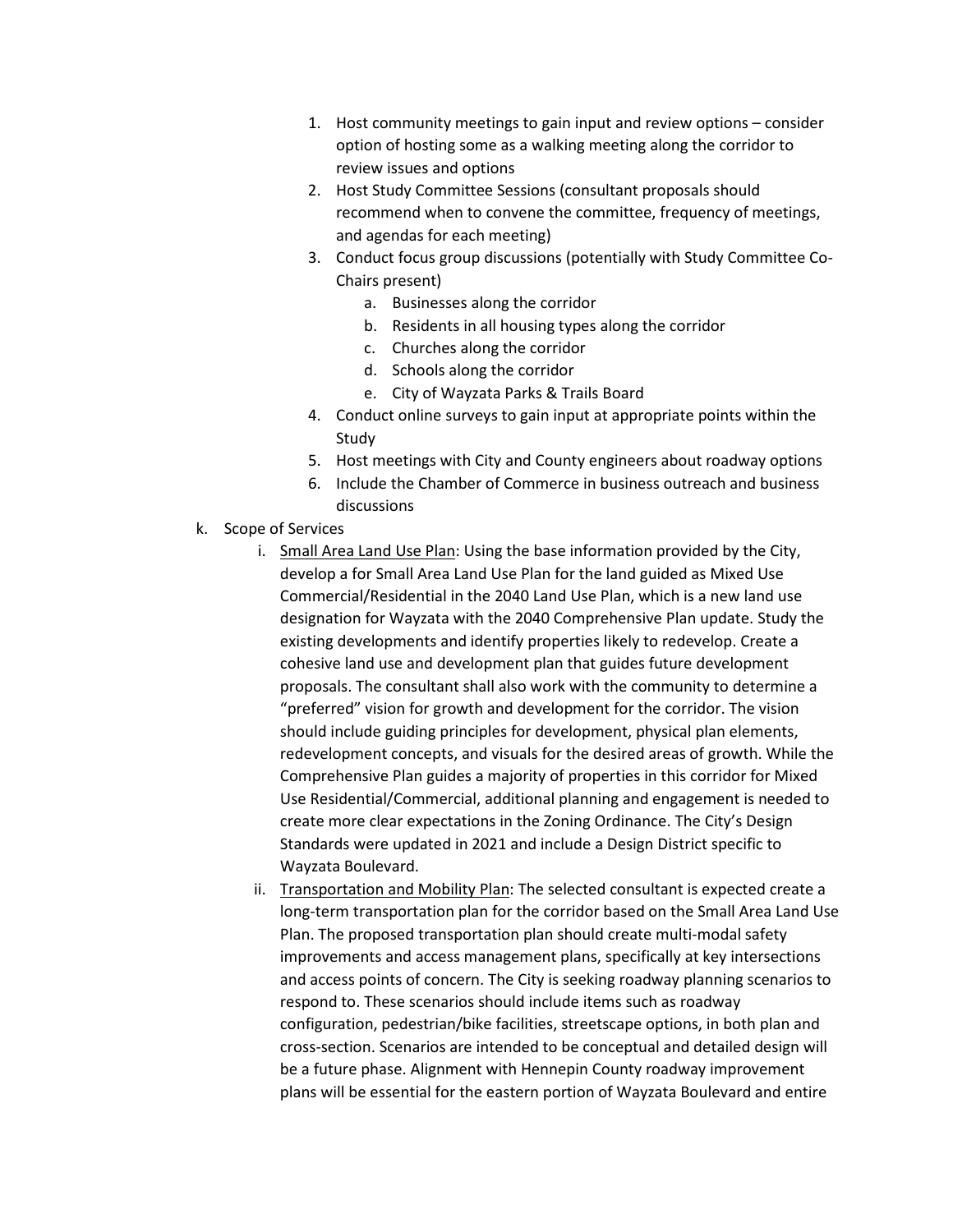portion of Central Avenue North under County jurisdiction. At this time, Hennepin County anticipates that reconstruction of the segments under County jurisdiction will be reconstructed in 2030-2035.

- iii. Roadway Safety Analysis: Short-term and long-term transportation and safety plans should be provided to give options for planning improvements. Through this study, pedestrian, cyclist, and traffic accidents should be analyzed for trends. Potential opportunities for future improvements within Hennepin County right of way should be studied in partnership with Hennepin County and City engineering staff. Access management should be studied and addressed at key areas of concern.
- iv. Public Realm and Streetscape Design Strategy: Identify public improvements needed to serve future development and enhance the aesthetic character of the area. These elements include: sidewalk and bicycle/pedestrian improvements, streetscape elements, signage, lighting, landscaping, improvements to the parks system, and opportunities for future community space. Sustainable development and practices should be introduced and implemented throughout the corridor study.
- v. Community Engagement: Create a detailed community engagement process that includes business owners, multi-family tenants, single-family home residents, faith organizations, schools, and additional stakeholders. The facilitation of meetings, the preparation of materials, and the documentation and organization of public and stakeholder comments will be required throughout the process. Creating a COVID-friendly and efficient engagement process will be crucial for the study.

#### **B. Core Project Team and Consultant Selection Committee**

a. The Core Project Team, who will meet on a regular basis to provide consultant direction and review of deliverables, is expected to include:

| Core Project Team - Wayzata Boulevard Corridor Study         |                                                                                                  |  |
|--------------------------------------------------------------|--------------------------------------------------------------------------------------------------|--|
| <b>Title</b>                                                 | Role                                                                                             |  |
| <b>Community Development Director</b>                        | Project Management, Strategic Direction,<br><b>Contract Management</b>                           |  |
| Public Works Director/City Engineer                          | Technical Lead on Multi-Modal Transportation<br>Planning and Roadway Safety Analysis             |  |
| Parks Planner                                                | <b>Technical Lead on Community Engagement</b>                                                    |  |
| <b>Assistant Planner</b>                                     | Technical Lead on Small Area Land Use Plan<br>and Wayzata Zoning Ordinance                       |  |
| City Architect*                                              | Technical Lead on Wayzata Design Standards<br>and Public Ream and Streetscape Design<br>Strategy |  |
| Chair or Co-Chairs of the Corridor<br><b>Study Committee</b> | Facilitators and Representatives of Study<br>Committee                                           |  |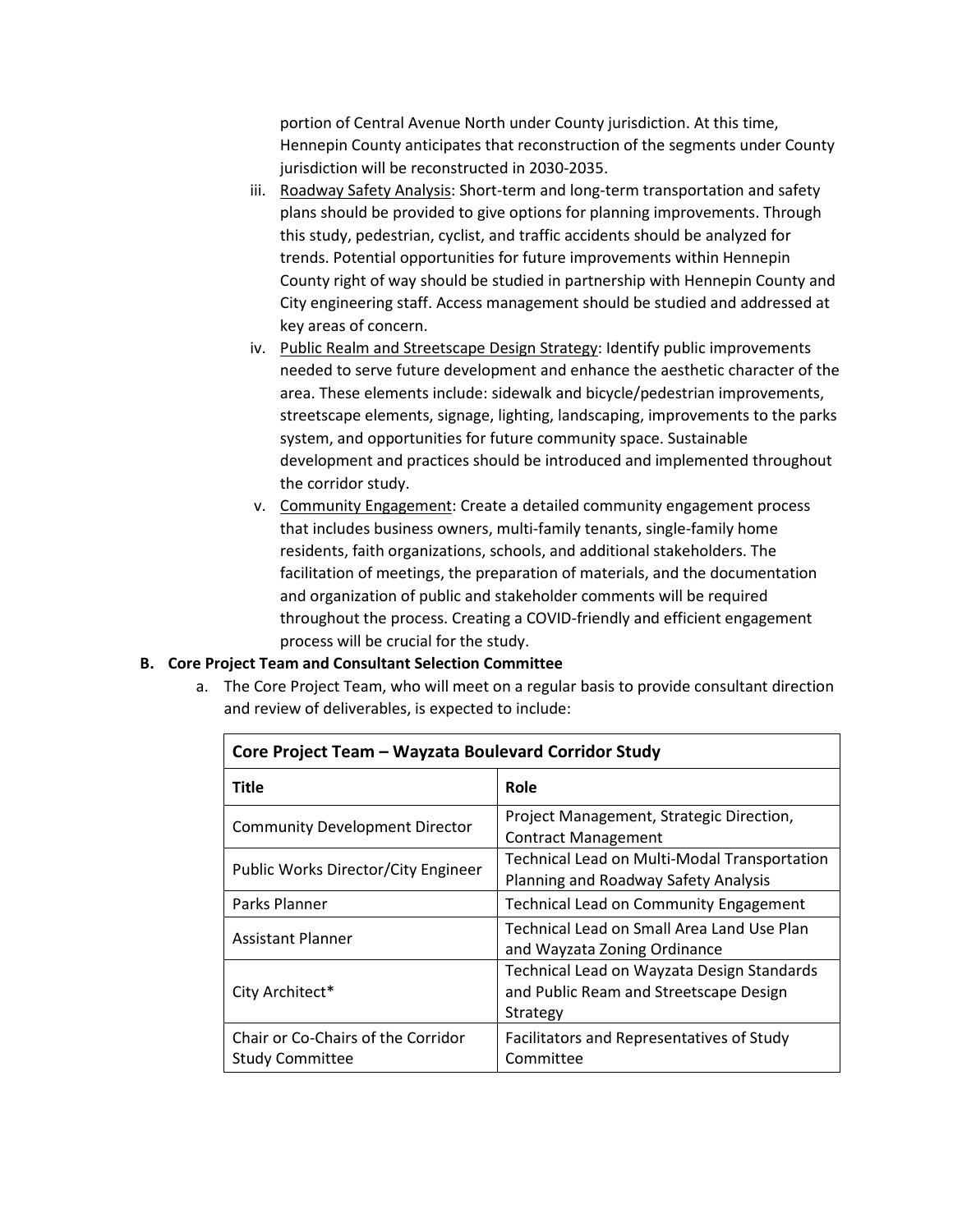*\*The "City Architect" refers to a team of architects at Van Meter Williams Pollack, who led the update to Wayzata's Design Standards in 2020 and 2021. This architecture and urban design firm has continued to provide on-call architectural review services to the City since adoption of the new standards. It is anticipated that Van Meter Williams Pollack will serve on the core project team for this study (review of an agreement for professional services is expected to be reviewed by Wayzata City Council on March 8, 2022) and serve on the selection committee for this Request for Proposals.*

b. The Core Project Team will also serve as the Consultant Selection Committee.

### **C. Corridor Study Committee**

a. The Corridor Study Committee will convene at several points during the Corridor Study to provide input to the selected consultant. Submitted proposals should address when and how to engage with the Study Committee. Instead of creating a new Task Force for this project, staff sees great benefit in convening the following City appointed and elected bodies:

| <b>Wayzata Boulevard Corridor Study Committee</b> |                                        |  |
|---------------------------------------------------|----------------------------------------|--|
| <b>City of Wayzata Boards</b>                     | <b>Members</b>                         |  |
| <b>City Council</b>                               | Mayor & Four Council Members (Elected) |  |
| <b>Planning Commission</b>                        | Seven Commissioners (Appointed)        |  |
| Housing & Redevelopment Authority                 | Five Commissioners (Appointed)         |  |

#### **D. Consultant Selection Timeline**

| <b>Tentative Selection Timeline</b>                                  |                                        |  |
|----------------------------------------------------------------------|----------------------------------------|--|
| <b>Milestone</b>                                                     | Date                                   |  |
| Distribution of RFP                                                  | March 4, 2022                          |  |
| <b>Question Submittal Deadline</b>                                   | March 25, 2022, 7:00 AM                |  |
| Answers to Questions Posted Publicly on City<br>Website              | March 29, 2022, 4:30 PM                |  |
| <b>Proposal Submission Deadline</b>                                  | April 8, 2022, 8:00 AM                 |  |
| Internal Review of Submissions - Select<br>Candidates for Interviews | April 14, 2022                         |  |
| Interviews with selected consultants if<br>deemed necessary          | April 18, 2022, 1-4 pm, by appointment |  |
| Second Interviews with finalists if deemed<br>necessary              | April 20, 2022, 1-4 pm, by appointment |  |
| Approval of consultant by Selection<br>Committee                     | April 20, 2022                         |  |
| Approval of contract by City Council                                 | May 17, 2022                           |  |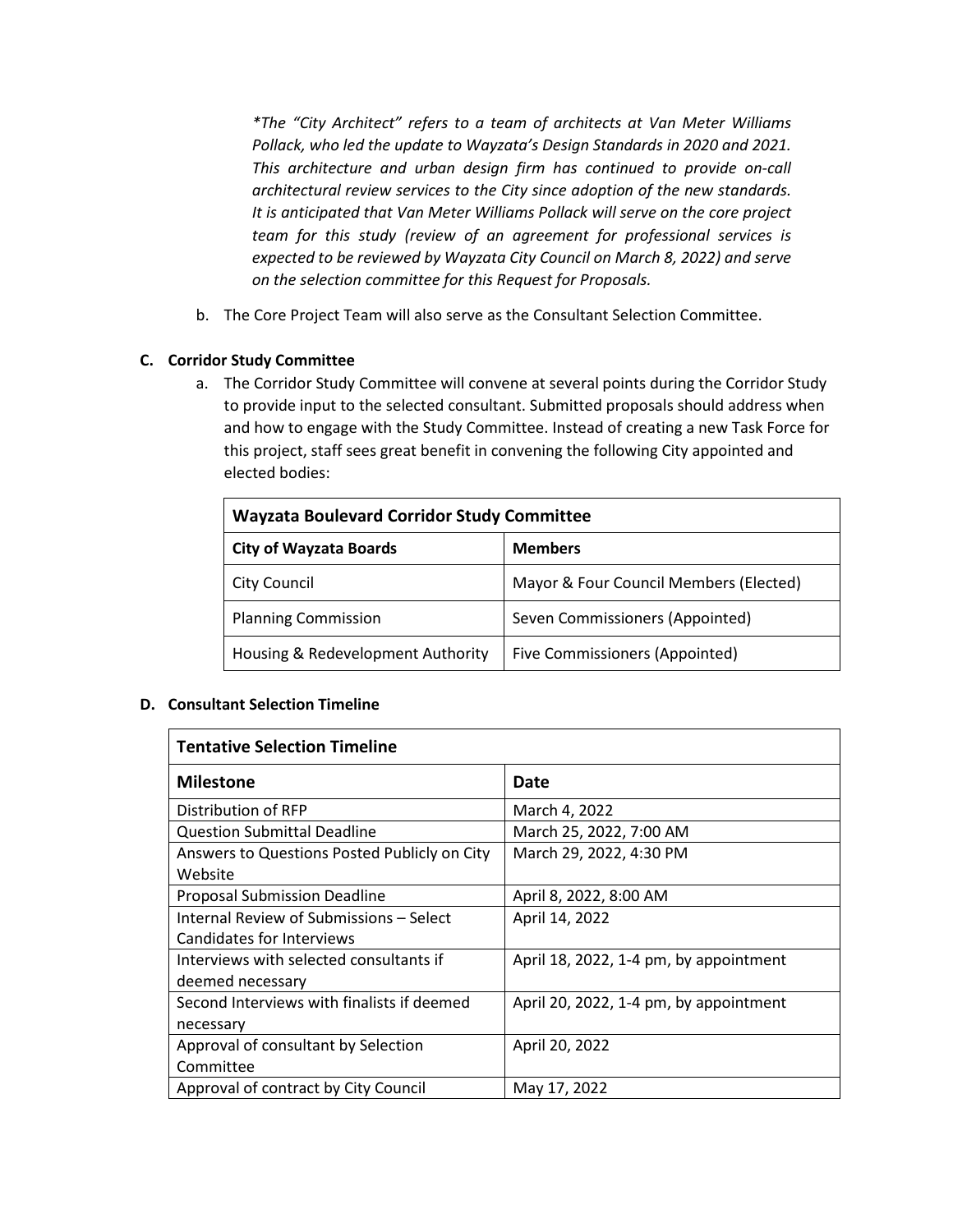### **E. Project Timeline**

The study is expected to take 12 months to complete.

| <b>Project Timeline</b> |                                                                    |  |
|-------------------------|--------------------------------------------------------------------|--|
| Date                    | <b>Milestones</b>                                                  |  |
| May 2022                | Contract executed with selected consultant                         |  |
|                         | Kick-off meetings with staff                                       |  |
|                         | Project schedule established                                       |  |
| Summer 2022             | Community engagement work commences (focus groups, meetings,       |  |
|                         | surveys, workshops)                                                |  |
|                         | Regular check-ins with Core Project Team                           |  |
|                         | Study Committee Meetings (at frequency proposed by consultant)     |  |
| <b>Fall 2022</b>        | Present initial findings to City Council and other stakeholders    |  |
|                         | Conduct additional community engagement work based on options      |  |
|                         | created (focus groups, meetings, surveys, workshops)               |  |
|                         | Regular check-ins with Core Project Team                           |  |
|                         | Study Committee Meetings (at frequency proposed by consultant)     |  |
| Winter 2022-2023        | Present recommendations and deliverables to City Council and other |  |
|                         | stakeholders                                                       |  |
|                         | Regular check-ins with Core Project Team                           |  |
|                         | Study Committee Meetings (at frequency proposed by consultant)     |  |
| Spring 2023*            | Regular check-ins with Core Project Team                           |  |
|                         | Study Committee Meetings (at frequency proposed by consultant)     |  |
|                         | City Council Adopts Wayzata Boulevard Corridor Study Report and    |  |
|                         | Recommendations                                                    |  |

*\*As a key priority in the City of Wayzata Strategic Plan, it is expected that the Study will be completed in May 2023.*

### **Section II: General Information**

- A. Issuing Office
	- a. This RFP has been issued by the City of Wayzata Community Development Department. All correspondence regarding this RFP must be addressed by email to Emily Goellner, Community Development Director, a[t egoellner@wayzata.org.](mailto:egoellner@wayzata.org) All inquiries made to other staff at City of Wayzata will be directed to Emily Goellner.
- B. Incurring Costs
	- a. The City is not liable for any costs incurred by prospective businesses prior to the signing of a contract. Expenses incurred in the preparation of submittals, presentations and other incidental activities related to this solicitation are solely the responsibility of the respondent.
- C. Proposals
	- a. The RFP will be distributed on Friday, March 4, 2022.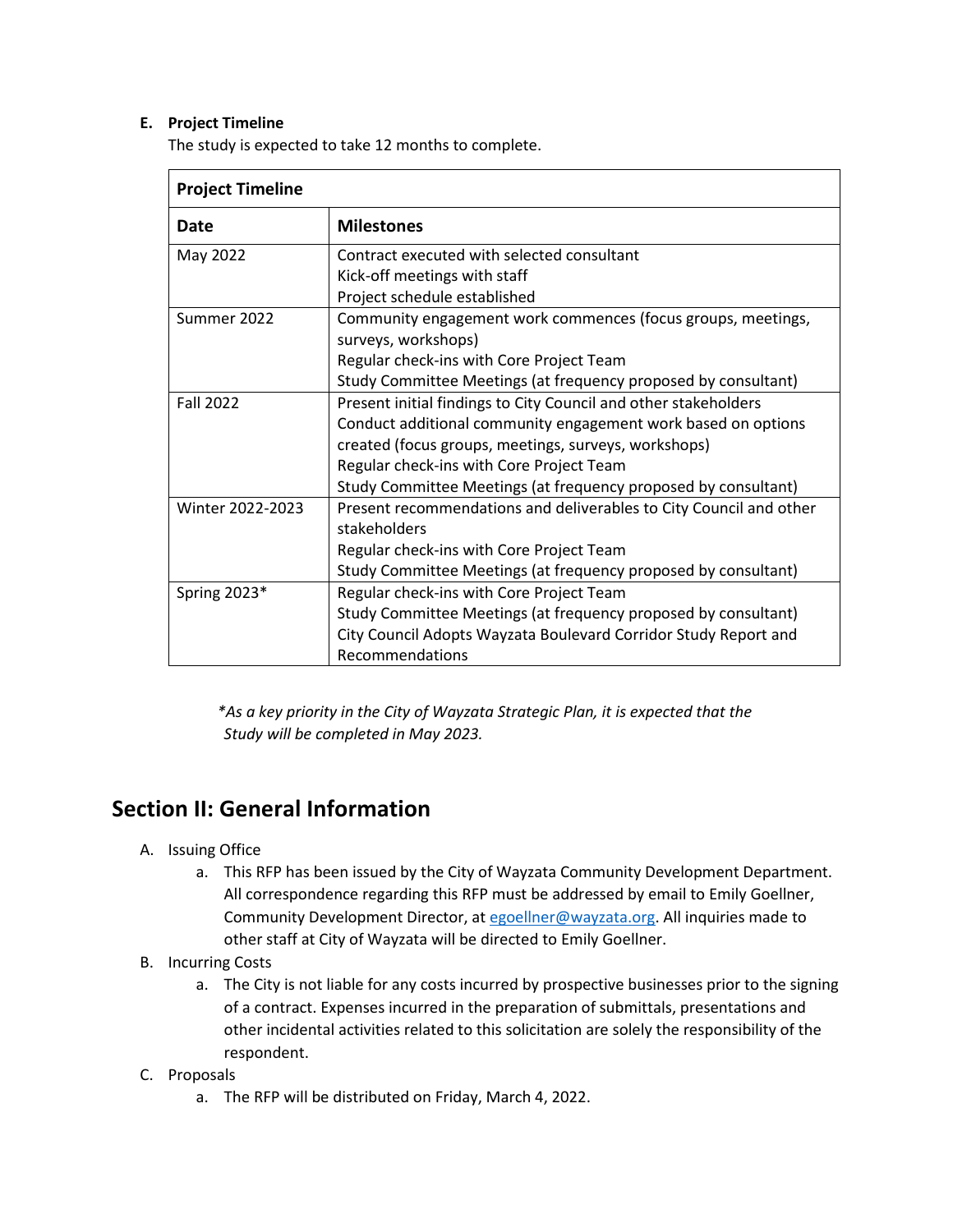- b. Each consultant **must submit one electronic copy (PDF format, no larger than 15 MB and 20 pages)** of their response to this RFP. **No paper copies will be accepted.**
- c. All proposals must include a statement that the proposed fees are valid for at least 90 days from the required submittal date.
- d. The electronic copy (PDF format, no larger than 15 MB and 20 pages) of the proposal **must be received by Emily Goellner, Community Development Director, by email at [egoellner@wayzata.org,](mailto:egoellner@wayzata.org) no later than 8:00 AM on Friday, April 8, 2022**. An email receipt will be sent to confirm that the proposal was received by the deadline and will be considered. The City observes the right to overlook any technicalities and accept or reject any or all proposals if it is in the best interest of the City.
- D. Selection Criteria
	- a. Responses to this RFP will be evaluated by a selection committee based upon the consultant's proposal and information provided as outlined in this document. The committee will review all proposals and make a recommendation to the City Council for contract approval.
	- b. Proposals will be evaluated on the following criteria (in general order of importance):
		- i. Quality of the response to this RFP
		- ii. Demonstration of understanding of the scope of services and needs of the City
		- iii. Demonstration of understanding of the unique aspirations of Wayzata
		- iv. Experience of the proposed project lead with similar projects
		- v. Consultant's workload, staff availability, and commitment to complete the project within the detailed timeline outlined herein
		- vi. Experience of the proposed project team with similar projects
		- vii. Fees
		- viii. References
- E. Questions
	- a. All questions must be submitted **only by email** to the Community Development Director, [egoellner@wayzata.org,](mailto:egoellner@wayzata.org) not any other staff at City of Wayzata, no later than Friday, March 25, at 7:00 AM.
	- b. Answers to all questions received by the deadline will be posted on the City website no later than Tuesday, March 29, at 4:30 PM.
- F. Changes in the RFP
	- a. Any changes to this RFP will be put in writing no later than seven (7) calendar days before the submittal deadline. They will be posted on the City website on same page that the original RFP was posted[: https://www.wayzata.org/777/Wayzata-Blvd-Corridor-](https://www.wayzata.org/777/Wayzata-Blvd-Corridor-Study)**[Study](https://www.wayzata.org/777/Wayzata-Blvd-Corridor-Study)**
- G. Specific Requirements for this Project
	- a. Technology: selected consultant must have ability to use the platform Zoom to attend some City meetings while the City has at times limited in-person meetings with precautions for COVID-19. Public meetings are currently being held in-person, but this could change during the course of this study.
	- b. Document format: All should be provided in either .pdf, .docx, and .xlsx format.
- H. General Expectations of Services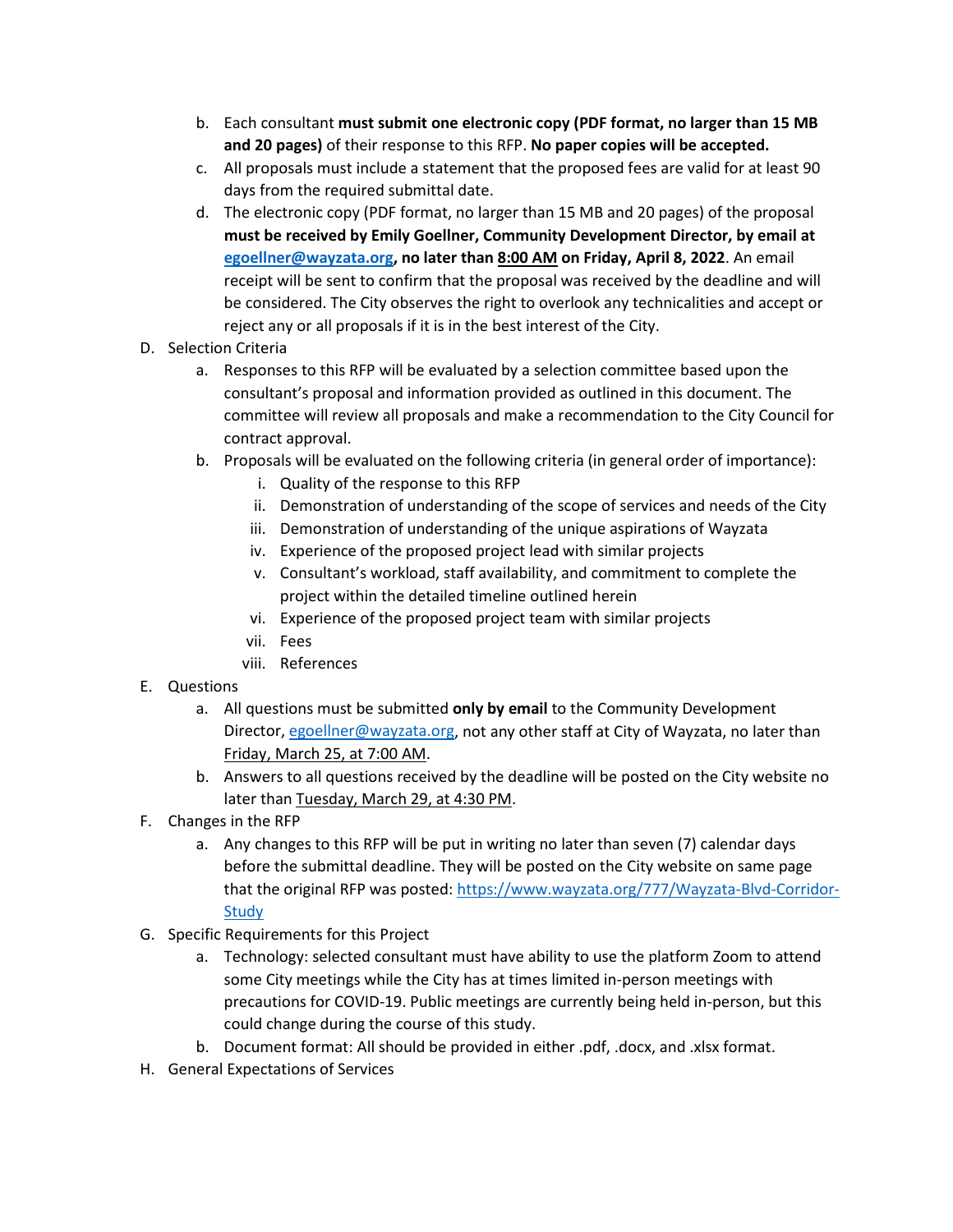- a. The selected consultant is expected to develop a strong working relationship with City staff and the City Council, Boards, and Commissions that interact with this project by actively listening, acknowledging viewpoints, incorporating feedback received, balancing opposing ideas, seeking consensus on issues, providing adequate data, sharing technical knowledge freely, and communicating regularly to demonstrate care and understanding for the topic, process, contract, and final product.
- I. Disclosure
	- a. All information in a consultant's proposal, except for fee analysis, is subject to disclosure under the provisions of Minnesota Statute Chapter 13 – Minnesota Government Data Practices Act.

# **Section III: Submittals and Requirements**

The following structure is to be followed for the proposal submitted to the City:

- A. Cover Page
	- a. Identify the name of the project
	- b. Company name, address, and telephone number
	- c. Name and title of lead contact person with telephone number and email address
- B. Business Organization and History
	- a. Brief history of consultant business, including principals, number of years the consultant business has provided relevant services
- C. Team Identification
	- a. Identify key staff, consultants, and positions for each of the phases proposed for this work. Include relevant project experience that demonstrates qualifications for this work, especially work conducted in Wayzata or in similar communities.
	- b. Identify project availability during the proposed timeline and any project conflicts based on other work commitments.
	- c. Create a table that specifies which team member will work on different aspects on the project with an estimation for number of work hours and fees associated with each team member.
- D. Approach and Work Plan
	- a. Written narrative based on the understanding of the project scope, goals, timeline, and objectives.
	- b. Detailed work plan identifying major project tasks, scope of work, City responsibilities, and deliverables for each task.
	- c. Project schedule and detailed explanation of how the work plan can be accomplished in a short time frame with the dates as outlined
	- d. Describe any other engagement techniques besides the visual preference survey if your team deems them necessary and how that can fit into the allotted timeline.
- E. Fee Quotation
	- a. Provide a fee proposal based on the proposed timeline with an estimation of time spent on each task and the team members completing each task and their hourly rate.
	- b. Include costs for materials.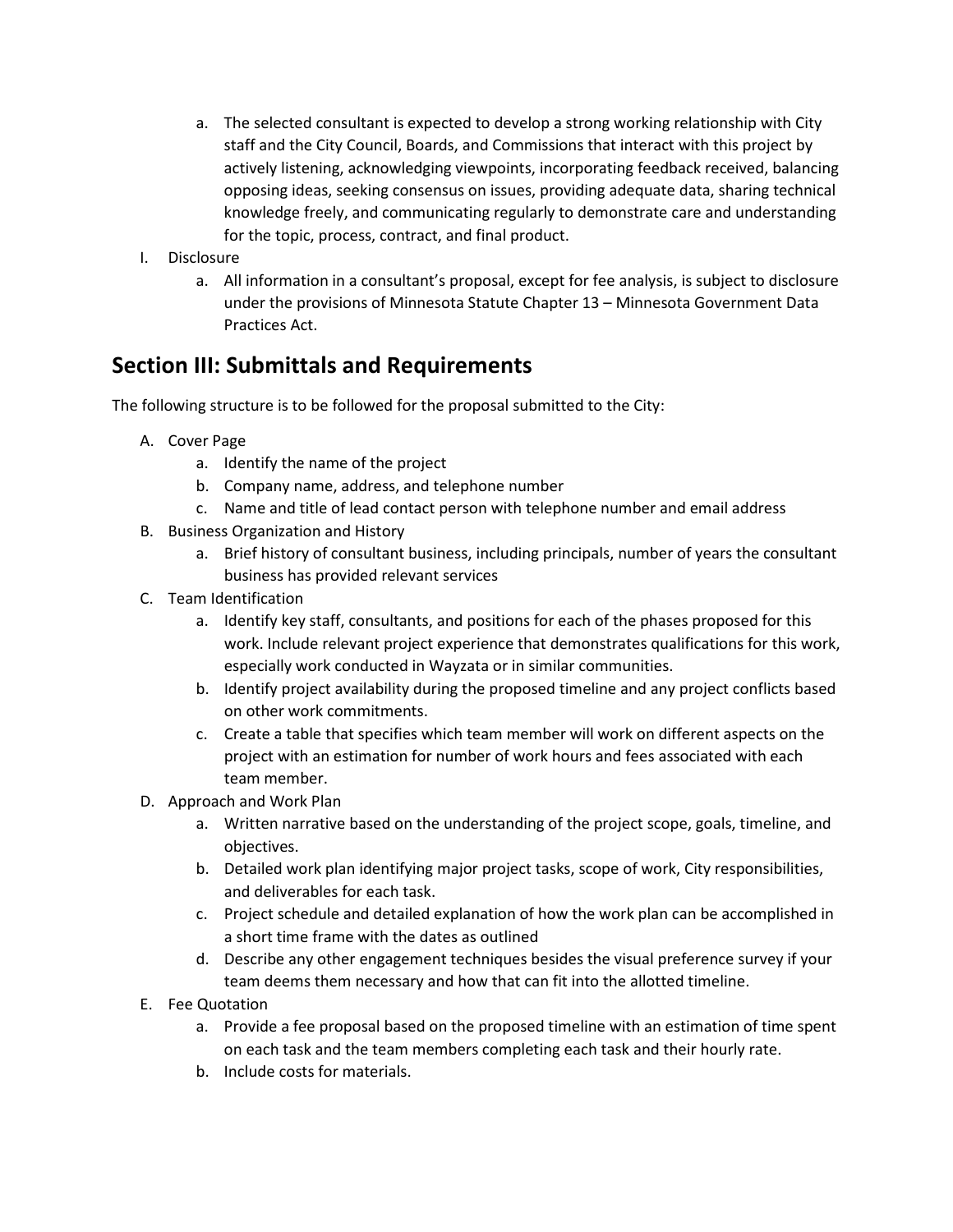- c. Provide the total fees including labor and materials that is easy to understand and compare to other proposals.
- F. Project Examples and Supplemental Information
	- a. Utilize this portion of the proposal to briefly identify the "value-added" qualities, conditions, services, or attributes that enhance or support the proposal document.
	- b. Identify examples with relevant project data and renderings or completed images of similar projects that highlight the firm's ability to successfully complete work of this type.
	- c. Provide references for similar and relevant projects that your consultant business and/or proposed team have completed.

# **Section IV: Contract Award**

A. Contract Award

It is the City's intent to review all respondent qualifications and proposals conscientiously and to select a candidate based upon the selection criteria. Should the City believe it would be in the best interest of the City, it may enter into negotiations with any of the consultants until a contract sum can be finalized with the successful candidate.

# **Section V: Notes**

- A. Credits
	- a. Portions of this document were originally authored by the City of Bloomington in the Request for Proposals for Suburban Retrofit Strategy published on June, 18, 2019.
	- b. Portions of this document were originally authored by the City of Danville, Illinois in the Request for Proposals for East Main Street Corridor Study published on January 1, 2013.
- G. Rights Reserved
	- a. The City reserves the right to waive any irregularities in any proposal to select the proposal evaluated to be the most advantageous to the City. The City reserves the right to disqualify any proposal or reject all proposals if it is deemed to be in the best interest of the City. Furthermore, the City and its representatives reserve the right to reject any and all proposals or to request additional information from any respondent or from all respondents.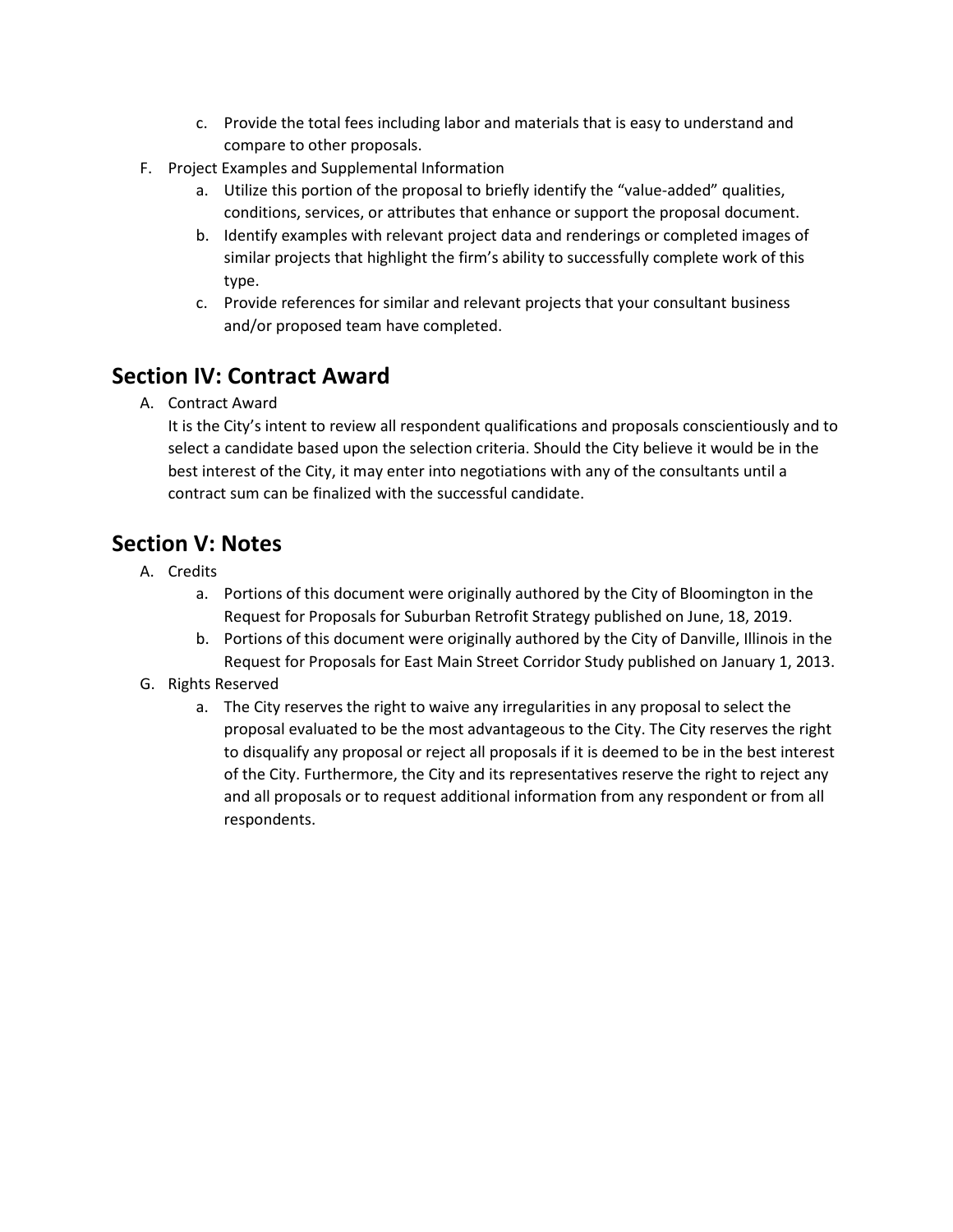# **Appendix**

### **Relevant Links:**

- City of Wayzata Zoning Map: *<https://www.wayzata.org/DocumentCenter/View/3386/Wayzata-Zoning-Map-PDF>*
- City of Wayzata 2040 Comprehensive Plan: *<https://www.wayzata.org/DocumentCenter/View/3589/2040-Comprehensive-Plan?bidId=>*
- City of Wayzata 2040 Community Vision: *<http://lab.future-iq.com/wp-content/uploads/2018/03/Wayzata-2040-Community-Vision.pdf>*
- Design Standards Handbook *[https://www.wayzata.org/DocumentCenter/View/3968/Design-Standards-Handbook?bidId=](https://www.wayzata.org/DocumentCenter/View/3968/Design-Standards-Handbook?bidId)*
- City of Wayzata Parks and Trails Master Plan *[https://www.wayzata.org/DocumentCenter/View/3295/Wayzata-Parks-and-Trails-Master-Plan-Draft---](https://www.wayzata.org/DocumentCenter/View/3295/Wayzata-Parks-and-Trails-Master-Plan-Draft---103119?bidId) [103119?bidId=](https://www.wayzata.org/DocumentCenter/View/3295/Wayzata-Parks-and-Trails-Master-Plan-Draft---103119?bidId)*

# **Attachments:**

• Study Area Map